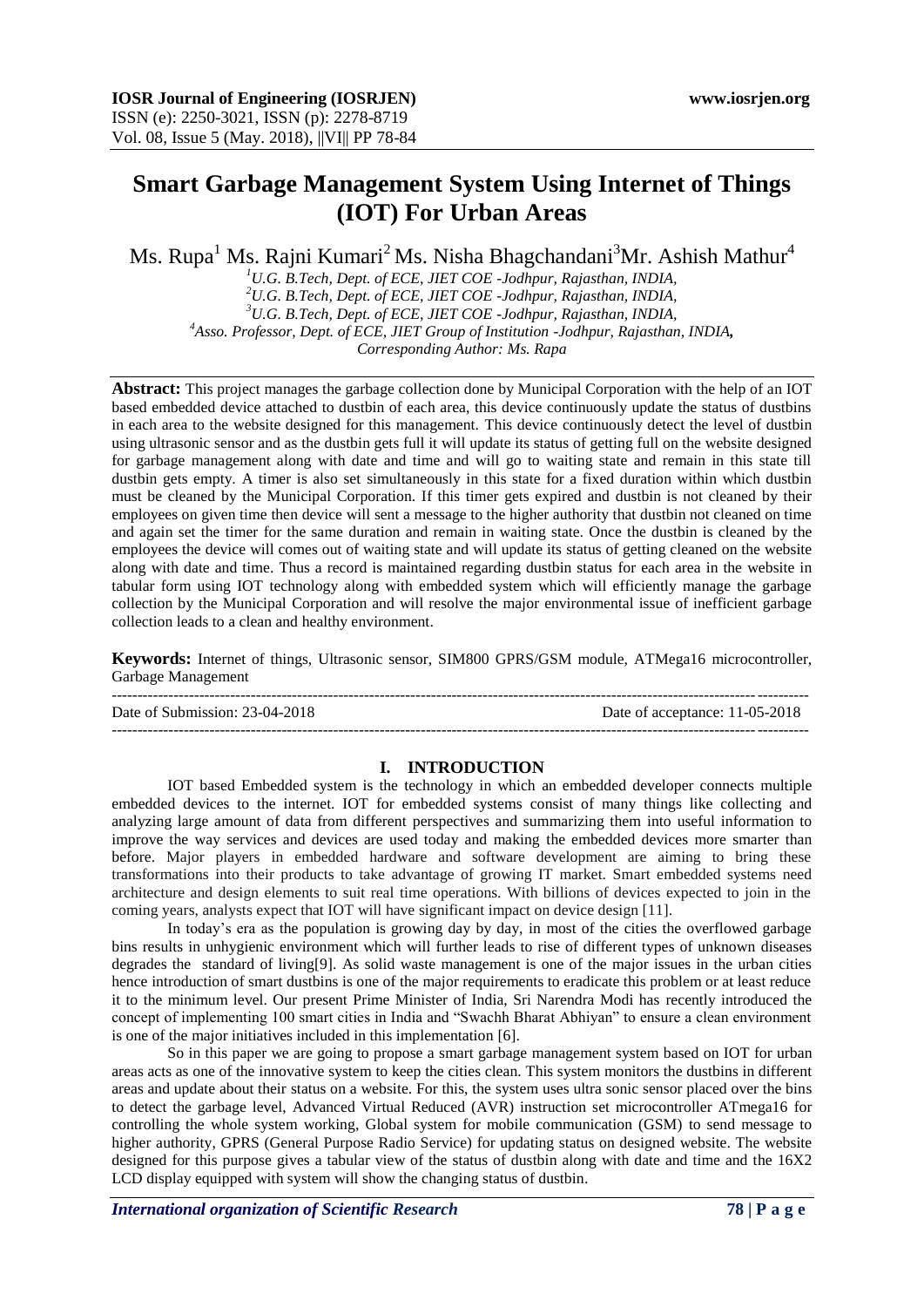## **II. LITERATURE SURVEY**

The employees of Municipal Corporation often shows irregularity in inspection of dustbins of different areas as it made them to do a lot of manual effort. Hence to reduce their manual effort technology of IOT based embedded devices is used to introduce the smart garbage collection systems is that majorly have two units one is master unit to undertake allocation of work to available truck drivers for respective area and slave unit that keep record of all the garbage collection in different areas [2]. However the task of allocation of work and keeping records is done with the help of a device equipped with these dustbins. These devices generally consist of sensors like weight sensor for getting level of dustbin, Arduino UNO board for controlling device functioning, and Wi-Fi module so that status of dustbin can be updated on government's web server [3].Further advancement is done in the system where the GSM module is used in addition, to above proposed system to introduce a feature according to which the device will send the message to the respective truck drivers when dustbin is full for collecting garbage from respective area as well as ultrasonic sensor used in place of weight sensor for level detection [4]. At some systems dustbin is equipped with RF transmitter which will send information regarding status of dustbin to central level having RF receiver at central level from where data is sent to cloud used further for presenting status of dustbin on respective server [5]. To show the status of device, LCD is also used [6] [7] [8] [9].The use of ATMega 16 is also possible as controller instead of Arduino [7]. Further advancement is done within system by interfacing more sensors with the dustbin like fire sensors used to detect fire in dustbin or nearby so that this information can also be reached to respective authority on time to prevent hazardous activities [9]. As per latest trend apps are also be used instead of web page for updating status of dustbin [10]. To make this device more efficient and smarter, dustbins are also be equipped with other type of sensors like using photoelectric sensors along with ultrasonic sensor in order to get the clear information regarding type of garbage inside the dustbin like presence of some electrical or electronic component inside it.[11].

# **III. SYSTEM ARCHITECTURE**

This system makes use of general purpose board of ATMega16 microcontroller, SIM800 (GPRS/GSM) module and ultrasonic sensor. It is powered by a 12V DC adapter via 7805 regulator IC. A 16X2 LCD display is used to show the mode in which device working. An ultrasonic sensor used to detect level of dustbin. Along with this a website is built to show the status to the user monitoring it.



**Fig 1: Block diagram of IOT based garbage management system**

# **IV. HARDWARE USED**

## **A. General purpose board of ATMega 16**

A general purpose board of ATMega 16 is used. Its role is to get information from sensor and process on it. It will take the information about level of dustbin from the sensor and then according to it activate GPRS module to send on website and GSM module to send the message accordingly.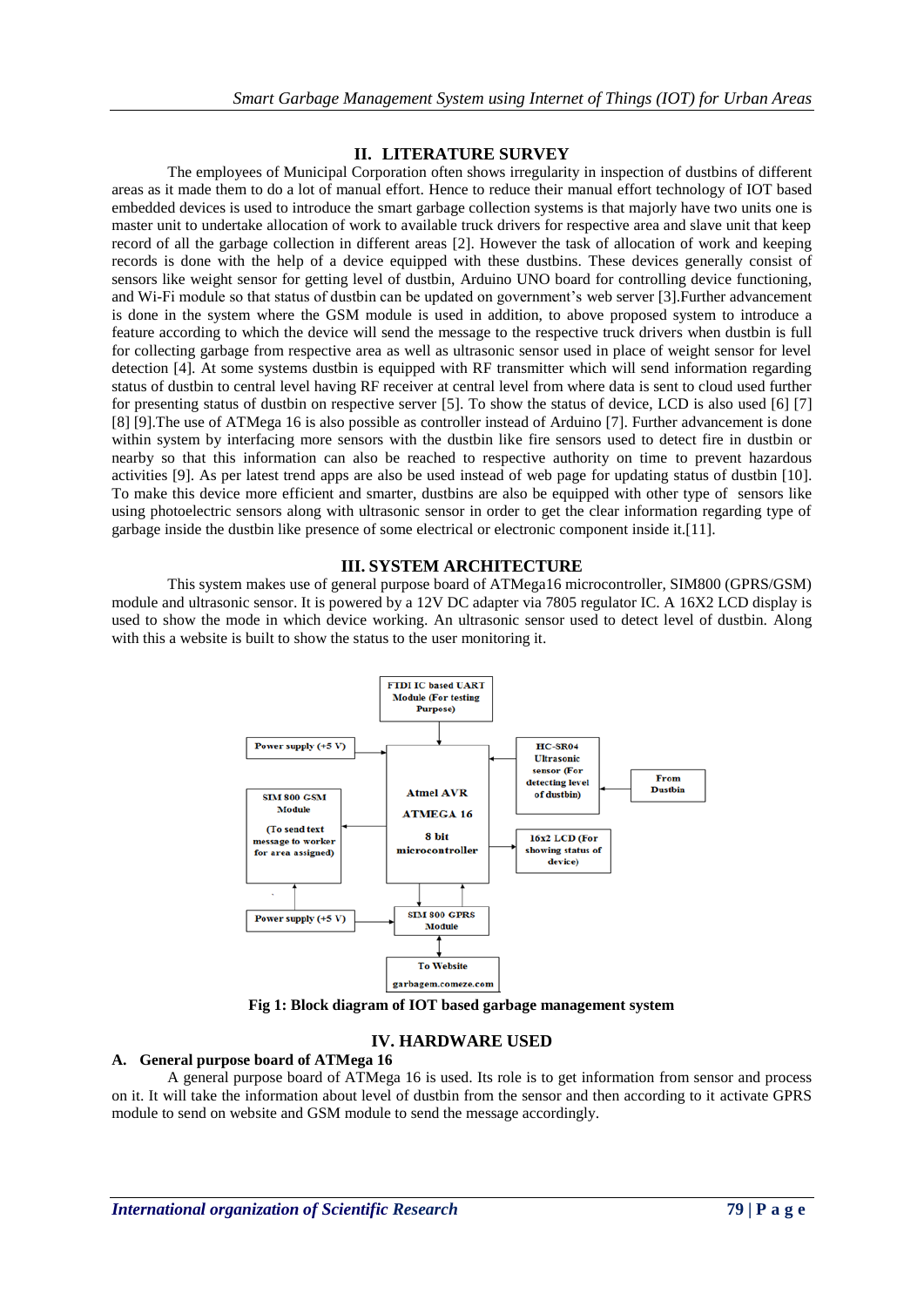

Fig 2: General purpose ATMega 16 board

## **B. 16x2 LCD Modules**

A **liquid crystal display** is a thin, flat panel used for electronically displaying information such as text, images, and moving pictures. Hence used here for displaying the status of dustbin and modes in which device is running.

### **C. SIM800 GPRS/GSM Module:**

The SIM800 modem has receiver and transmitter pins to connect the SIM800 modem with microcontroller using the UART at 9600 baud rate, which is the default baud rate of this modem. Once a serial connection is open through your microcontroller you can start sending the AT commands. When you send AT commands for example: "AT\r" you should receive back a reply from the SIM800 modem saying "OK" or other response depending on the command send.

#### **D. Ultrasonic sensor**

This sensor is used to measure distance of system with any obstacle and have four pins, VCC pin to be connected with +5V power supply, GND-: to be connected with ground Trig pin to provide a trigger pulse to sensor through controller. Echo pin controller converts the analog signal from this pin to the digital value ranging from 0-256 by connecting this pin with ADC pin.

#### **E. Power supply**

We give 5V power supply to our project using 12V DC adapter via 7805 IC. It is mainly used to provide DC voltage to the components on board for general purpose board ATMega 16 and for SIM800 module.



**Fig 2: Flow chart of IOT based garbage management system**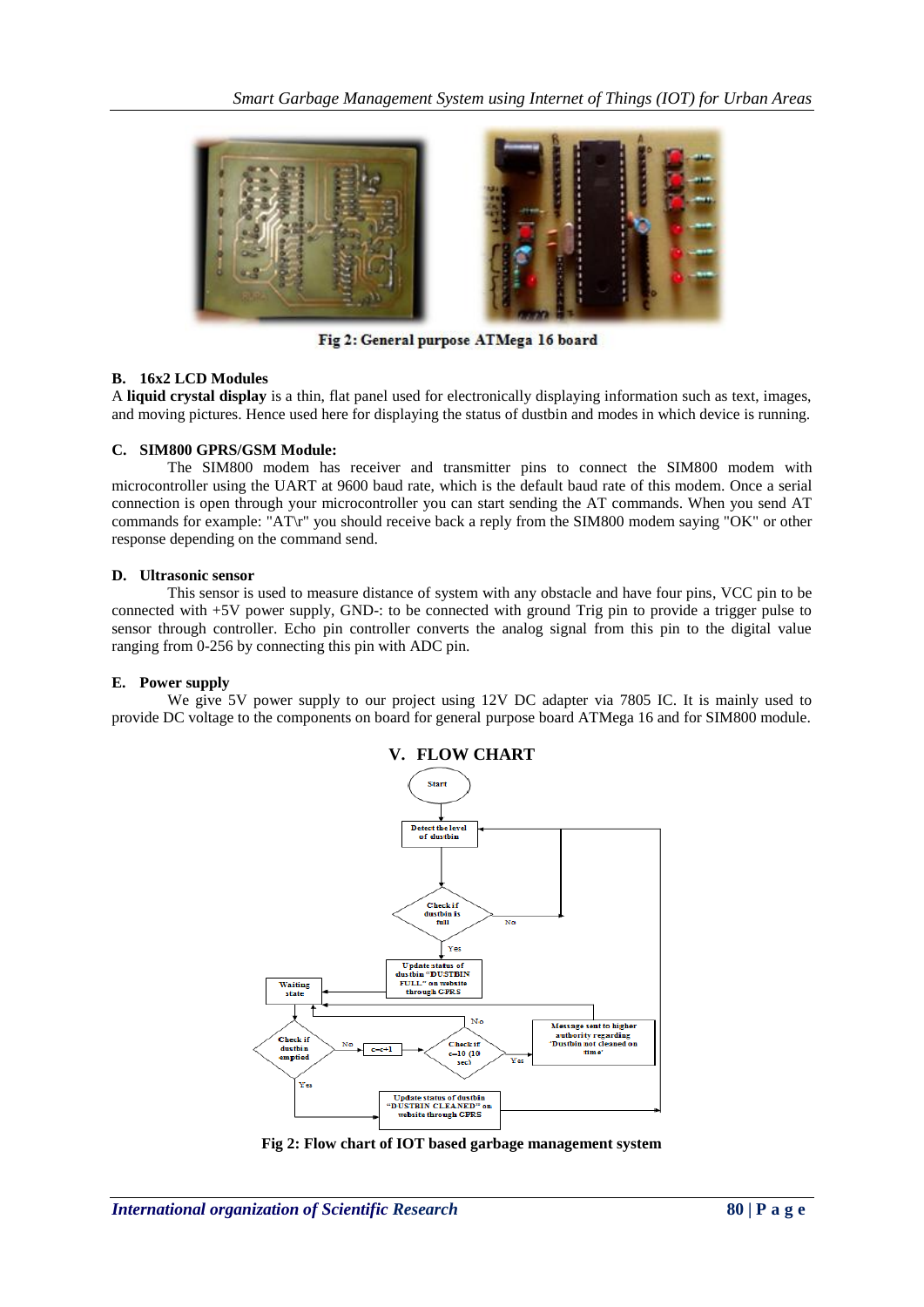# **VI. RESULT AND SIMULATION**

Here is the complete working of IOT based garbage management system.



**Fig 3: Complete setup of IOT based garbage management**

#### **Steps of Operation**

Step 1: First of all when we start the device name of project is displayed on LCD that is "**Garbage** 

#### **management system**" and then device comes in **event detection state**.

Now it will remain in this state till the dustbin is not completely filled. In this state the ultrasonic sensor continuously detect the level of dustbin.



**Fig 4: Event detection mode**

Step 2: As sensor detects that dustbin is full the message is displayed on LCD that **dustbin is full** and the GPRS module is activated to update this status on our website.



**Fig 5: Dustbin full mode**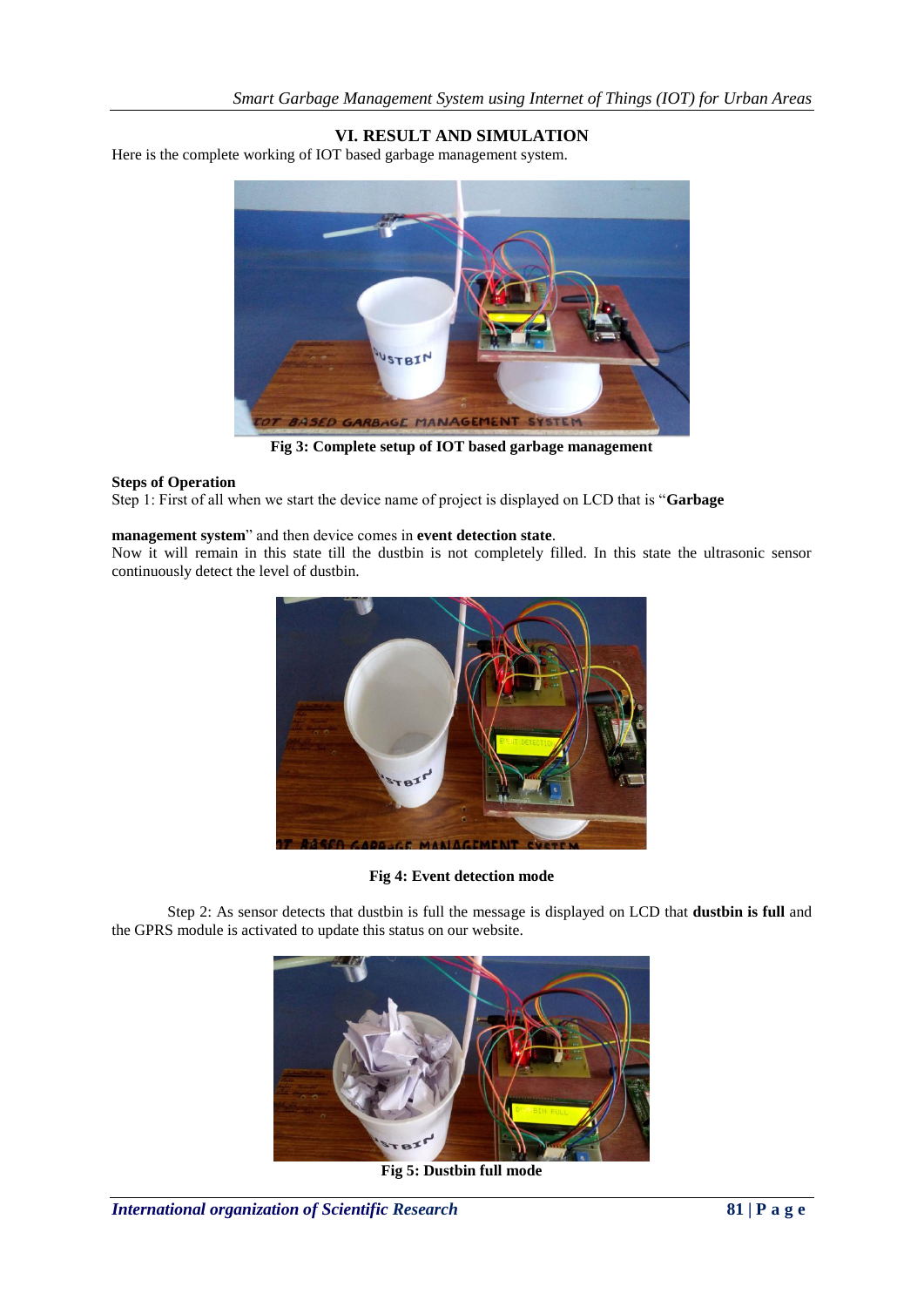Step 3: After this device will comes in waiting state till the dustbin is not emptied and **waiting** is displayed on LCD in this state.



**Fig 6: Waiting mode**

Step 4: If dustbin is remain in full state for more than a fixed time interval GSM module is activated and message is sent to a higher authority regarding the carelessness of their employee of not cleaning the dustbin on time and **bin not cleaned** is displayed on LCD. After sending message device again returned to waiting mode and remain as it is till dustbin not cleaned.



Fig 7: Bin not cleaned mode



Step 5: As dustbin is cleaned thoroughly the message is displayed on the LCD that **Dustbin is cleaned** and again GPRS module is update status on the website that dustbin cleaned along with time and dustbin's ID.



**Fig 9: Dustbin cleaned mode**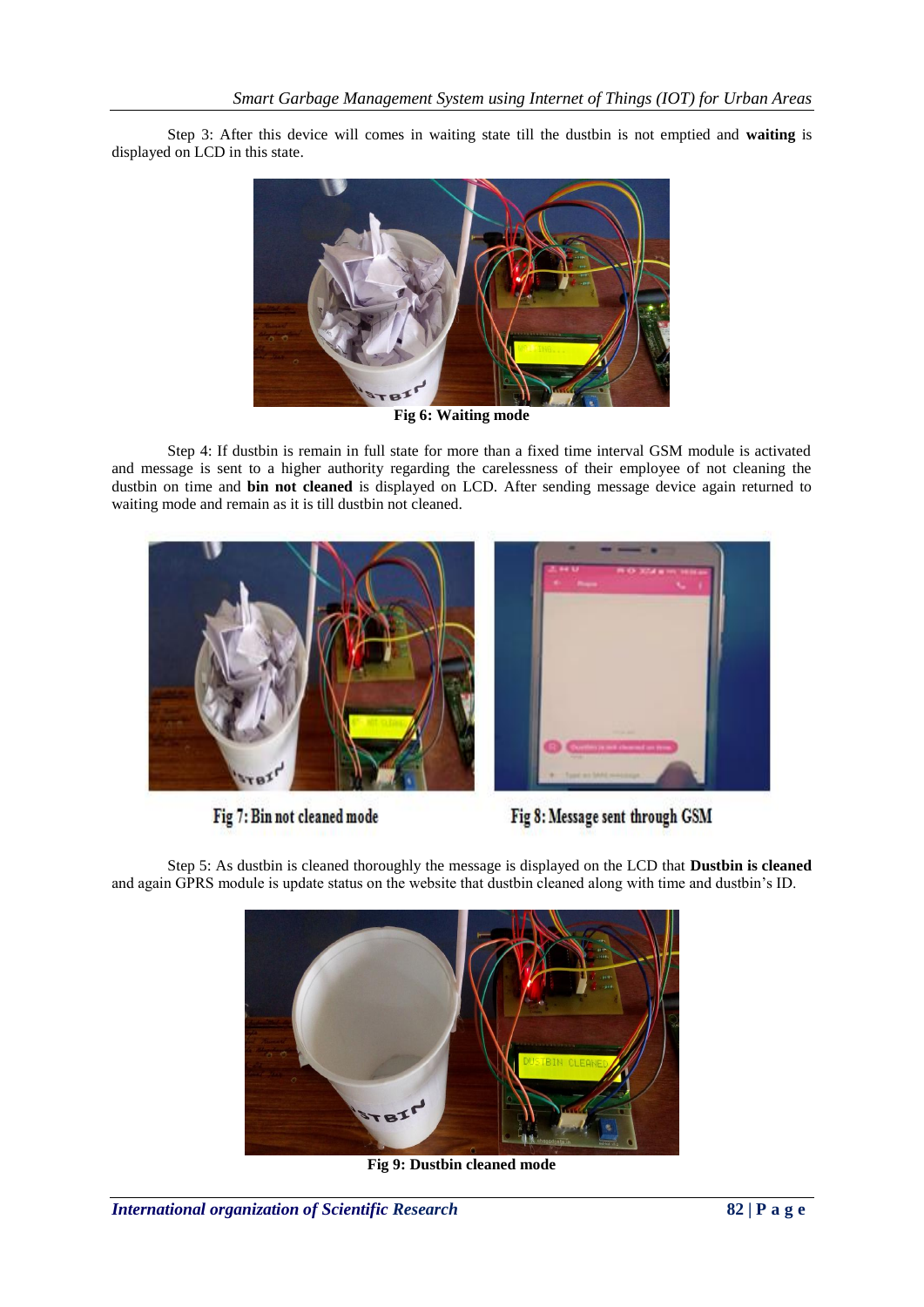

**Fig 10: Status updated on website "garbagem.comeze.com"**

After that device goes to **event detection state** in which it was initially and same process is repeated according to the level of dustbin.

# **VII. CONCLUSION**

Hence overall we conclude that the main objective is to maintain the level of cleanliness in the city and form an environment which is better for living. By using this system we can constantly check the level of the garbage in the dustbins which are placed in various parts of the city. If a particular dustbin has reached the maximum level then the employees can be informed and they can immediately take certain actions to empty it as soon as possible. The employees can check the status of these bins anytime on their mobile phones by visiting corresponding website. This can prove to be a very useful system if used properly. The system can be used as a benchmark by the people who are willing to take one step further for increasing the cleanliness in their respected areas. Ultrasonic sensor is being used in this system to check the level of garbage in the dustbins but in future various other types of sensors can be used with the ultrasonic sensor to get more precise output and to take this system to another level. One of important advantage of this system is it is really helpful in improving the quality of environment and is a step towards fulfilling goal of SWACH BHARAT ABHIYAN a government initiative for environment cleanliness.

#### **REFERENCES**

- [1]. Medvedev A, Fedchenkov P, Zaslavsky A, Anagnostopoulos T and Khoruzhnikov S 2015 Waste management as an IoT-enabled service in smart cities in Conference on Smart Spaces Springer International Publishing 104-15.
- [2]. Navghane S S, Killedar M S and Rohokale D V 2016 IoT Based Smart Garbage and Waste Collection Bin International Journal of Advanced Research in Electronics and Communication Engineering (IJARECE) 5 1576-78.
- [3]. Monika K A, Rao N, Prapulla S B and Shobha G 2016 Smart Dustbin-An Efficient Garbage Monitoring System International Journal of Engineering Science and Computing 6 7113-16
- [4]. IIoT Based Waste Management for Smart City Parkash1, Prabu V2 PG Diploma Student and Dept.of Embedded System Design, NIELIT, Calicut, and Kerala, India International Journal of Innovative Research in Computer and Communication Engineering, Vol. 4, Issue 2, February 2016.
- [5]. IOT Smart Garbage Monitoring System in Cities-An Effective Way to Promote Smart City Palaghat Yaswanth Sai Department of Computer Science and Engineering, Narayana Engineering College, Gudur, Andhra Pradesh, India Volume 7, Issue 2, February 2017
- [6]. IOT based garbage monitoring system Dr. K. Alice Mary1, Perreddy Monica2, A.Apsurrunisa3, Chathala Sreekanth4, G. PavanKumar5.Professor1, UG scholars2345, EEE Department, Gudlavalleru Engineering College, Krishna District, AP, India. International Journal of Scientific & Engineering Research, Volume 8, Issue 4, April-2017 ISSN 2229-5518
- [7]. Smart Garbage Monitoring System using Internet of Things (IOT) Prof. Dr. Sandeep M. Chaware1, Shriram Dighe2, Akshay Joshi3, Namrata Bajare4, Rohini Korke5 International Journal of Innovative Research in Electrical, Electronics, Instrumentation and Control Engineering ISO 3297:2007 Certified Vol. 5, Issue 1, January 2017
- [8]. IOT based garbage management system Akash k t, Dinesh choudhari S Y, Sandeep C U, Prof. Rashmi P M Department of Electronics & Telecommunication Dr D.Y.Shool of Engg, Pune, India Volume 6, Issue 4, April 2017, ISSN: 2278 – 1323.